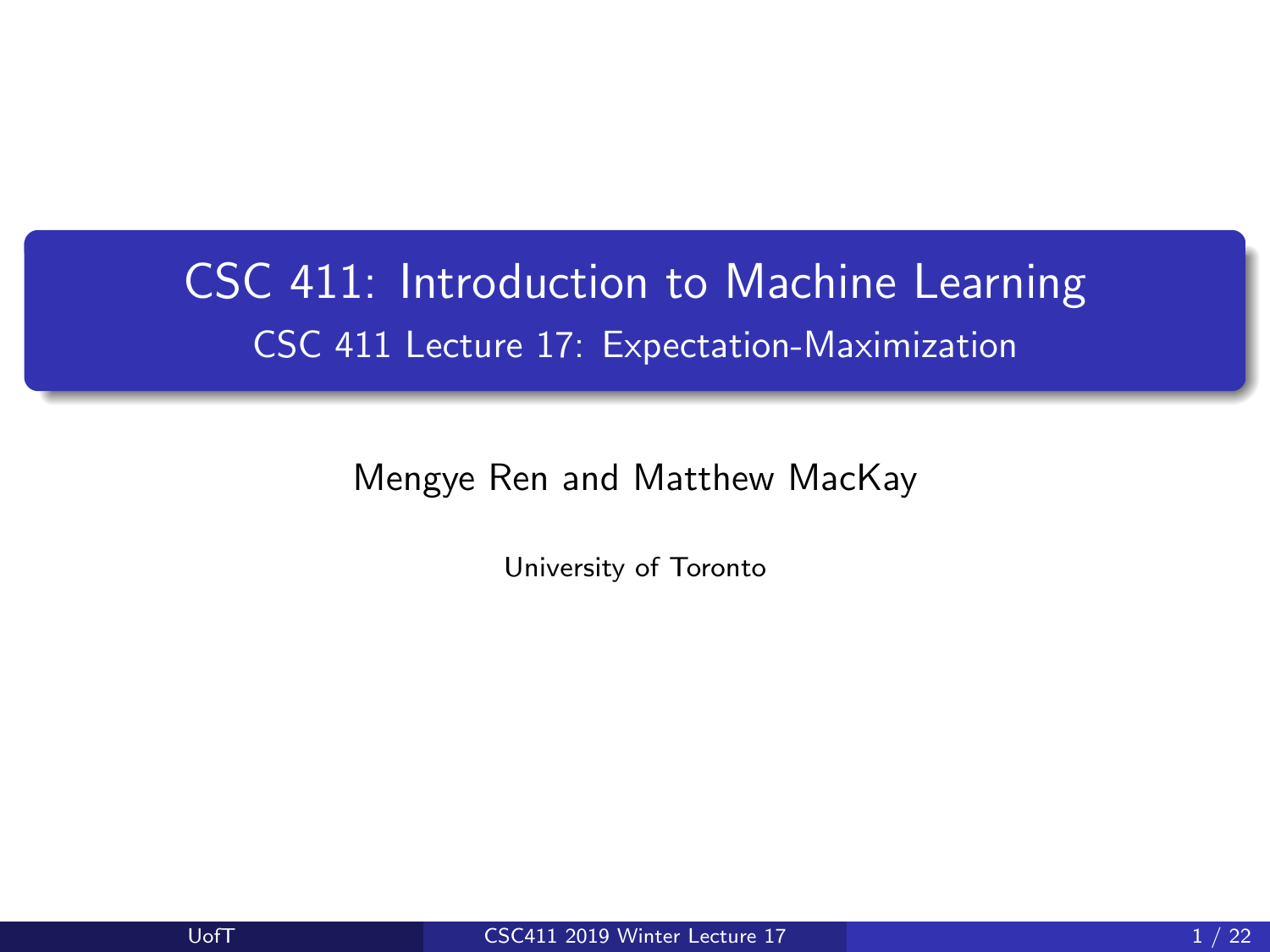- Last time: introduced EM algorithm as a way of fitting a Gaussian Mixture Model
	- $\triangleright$  E-step: Compute probability each datapoint came from certain cluster, given model parameters
	- $\triangleright$  M-step: Adjust parameters of each cluster to maximize probability it would generate data it is currently responsible for
- This lecture: derive EM from principled approach and see how EM can be applied to general latent variable models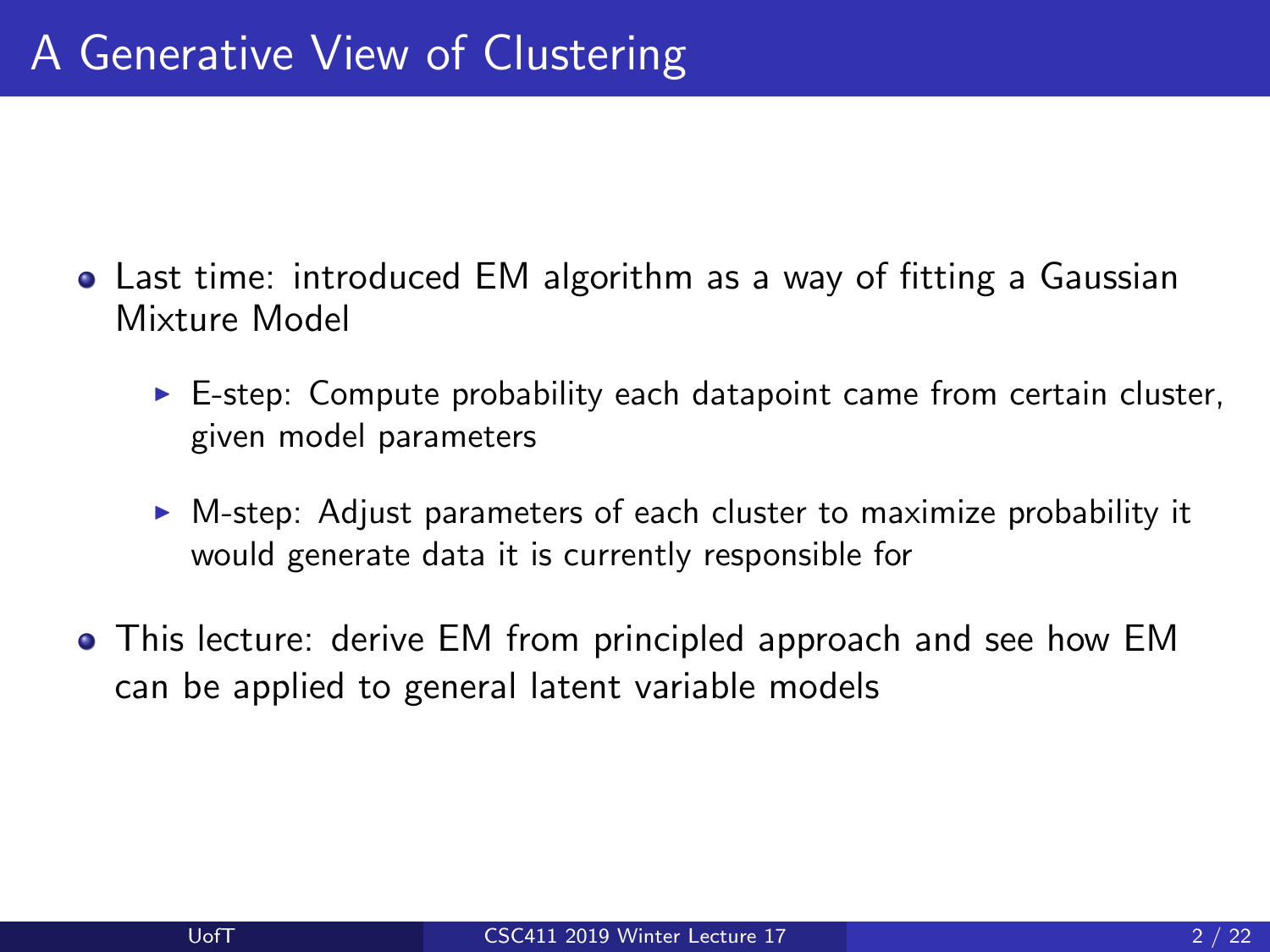- Recall: variables which are always unobserved are called latent variables or sometimes hidden variables
- In a mixture model, the identity of the component that generated a given datapoint is a latent variable
- Why use latent variables if introducing them complicates learning?
	- $\triangleright$  We can build a complex model out of simple parts this can simplify the description of the model
	- $\triangleright$  We can sometimes use the latent variables as a representation of the original data (e.g. cluster assignments in a GMM model)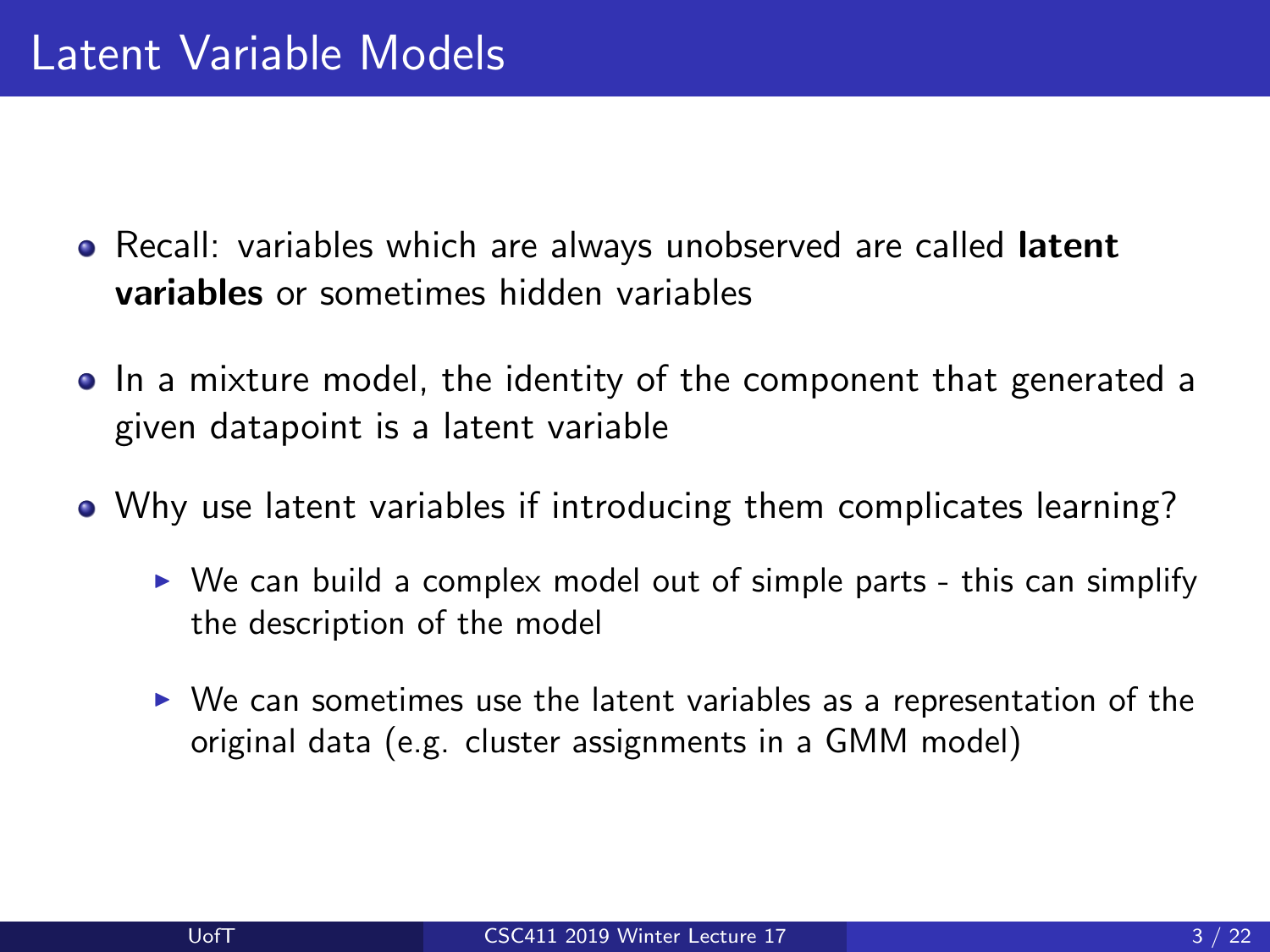**• Theorem:** Suppose f is a convex function and X is a random variable. Then:

$$
f(\mathbb{E}[X]) \leq \mathbb{E}[f(X)]
$$

If X takes on two values  $x_1$  and  $x_2$  with probabilities  $p_1$  and  $p_2$ , just the defintion of a convex function:

$$
f(p_1\mathbf{x}_1 + p_2\mathbf{x}_2) \leq p_1f(\mathbf{x}_1) + p_2f(\mathbf{x}_2)
$$

 $\triangleright$  This is a convenient way to remember which way the inequality goes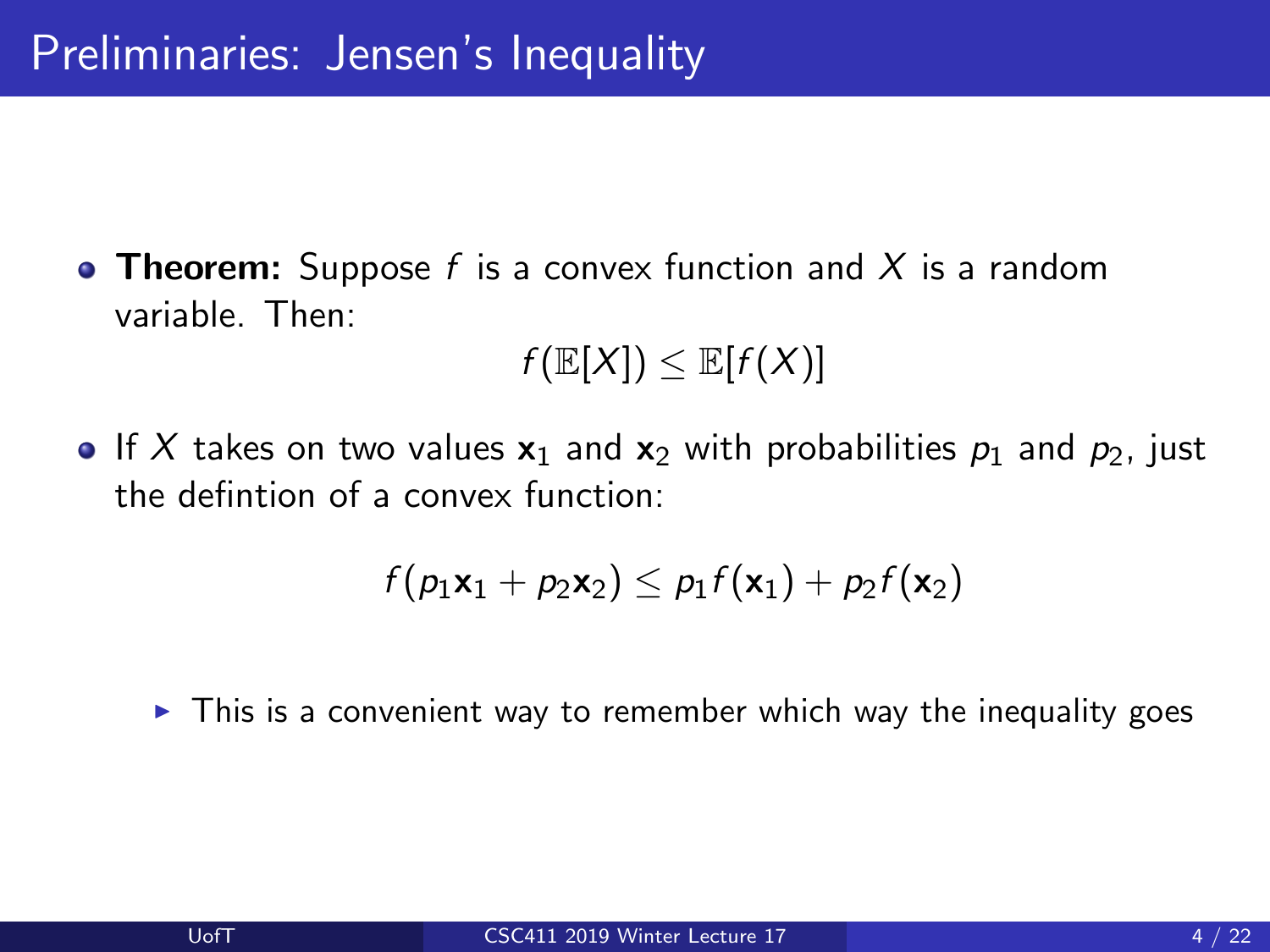#### Preliminaries: Jensen's Inequality

Jensen's Inequality: For convex f:

 $f(\mathbb{E}[X]) \leq \mathbb{E}[f(X)]$ 



Image credit: Mark Reid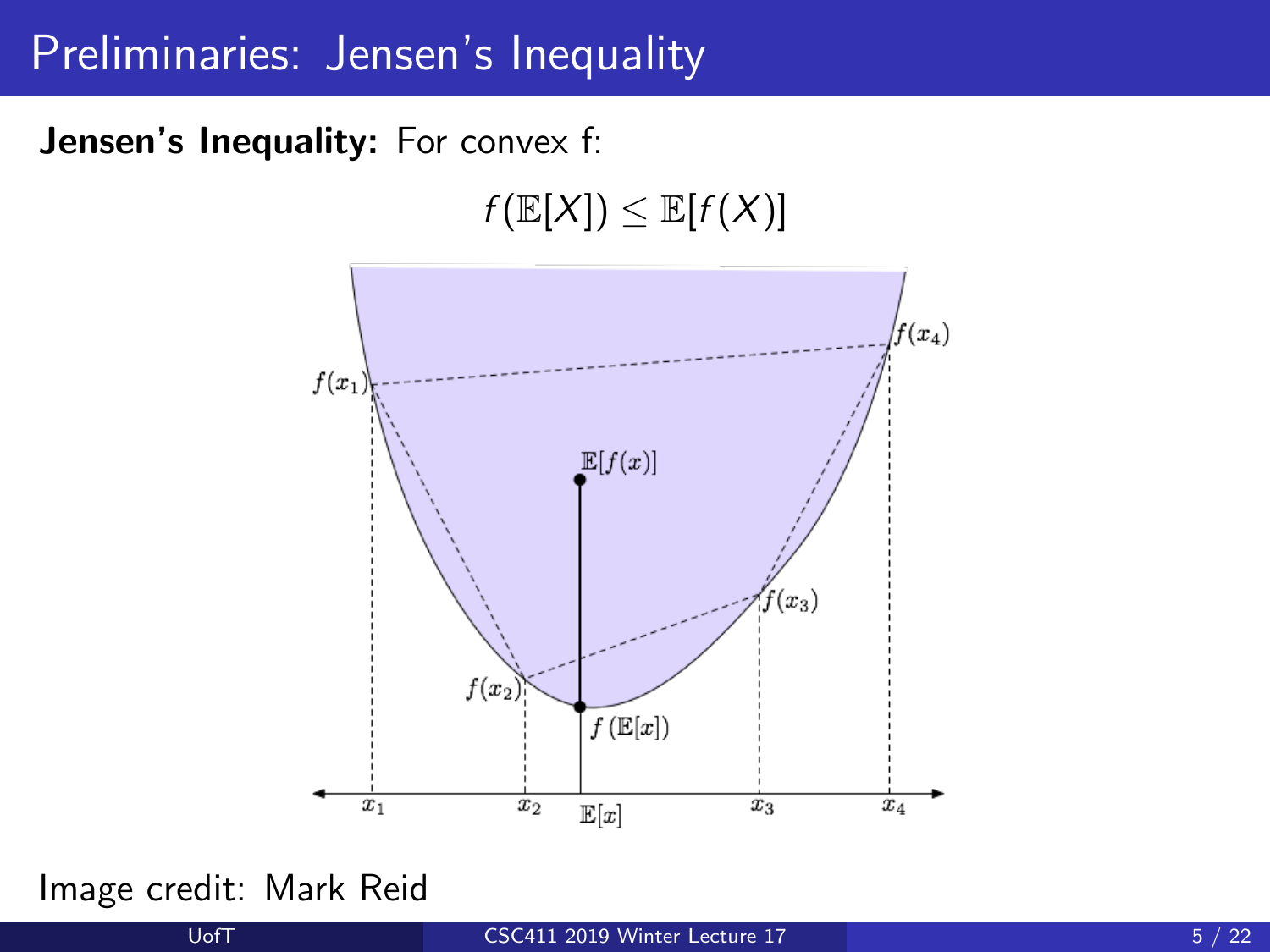**Jensen's Inequality:** For convex f:

 $f(\mathbb{E}[X]) \leq \mathbb{E}[f(X)]$ 

- Sufficient condition for equality: if X is a constant (i.e. the random variable takes on one value)
- $\bullet$  If g is concave, the inequality changes directions:

 $g(E[X]) \geq E[g(X)]$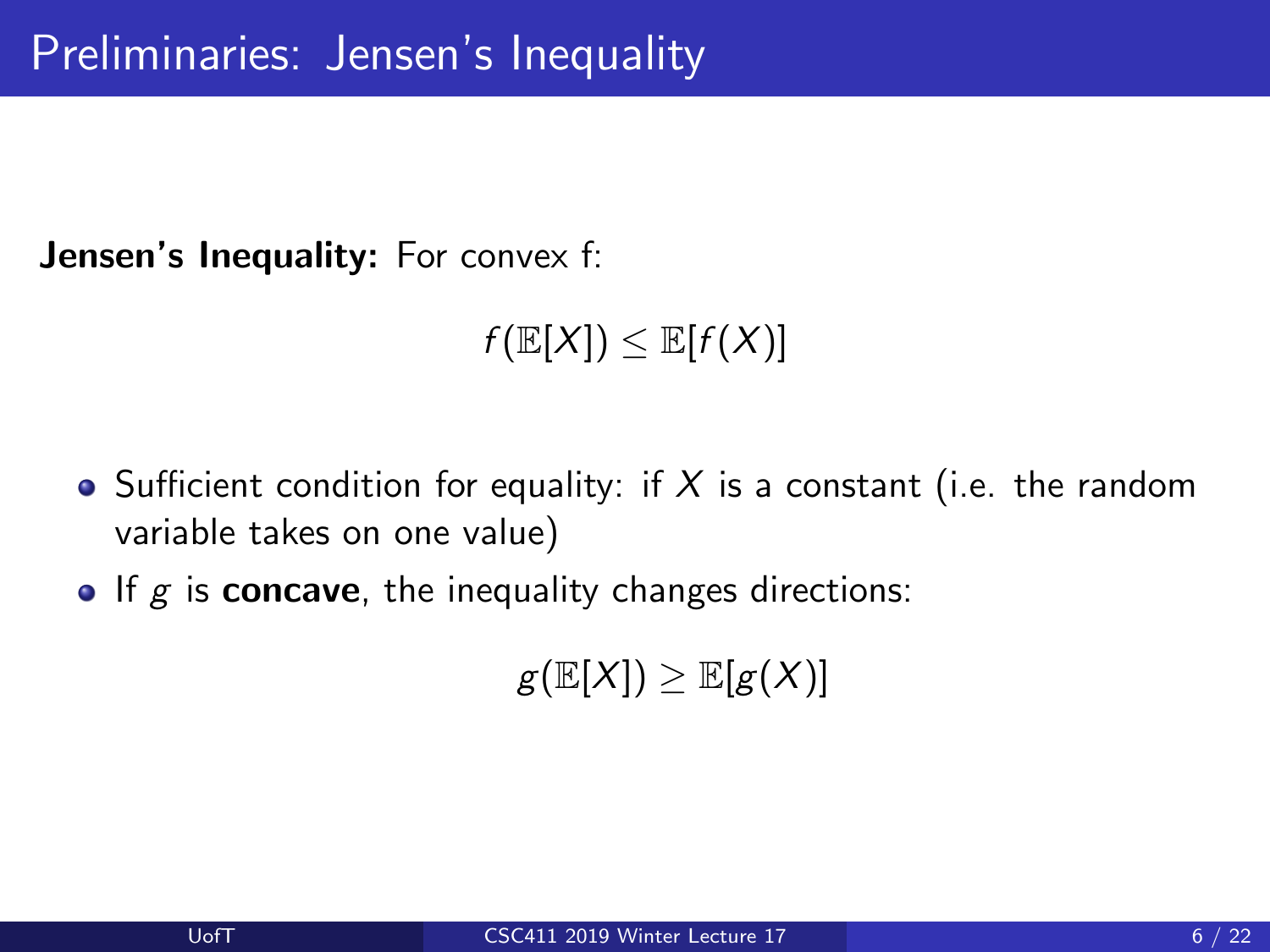### Preliminaries: Notation

- $\bullet$  In this lecture, we'll be using **x** to denote **observed data** and z to denote the latent variables
- We'll let  $p(z, x; \theta)$  denote the probabilistic model we've defined
	- Anything following a semicolon denotes a parameter of the distribution
	- $\triangleright$  We're not treating the parameters as random variables
- We assume we have an observed dataset  $\mathcal{D} = \{\mathbf{x}^{(n)}\}_{n=1}^N$  and would like to fit  $\theta$  using maximum likelihood:

$$
\log p(\mathcal{D}; \boldsymbol{\theta}) = \sum_{n=1}^{N} \log p(\mathbf{x}^{(n)}; \boldsymbol{\theta})
$$

• To compute  $p(x; \theta)$ , we have to **marginalize** over z:

$$
p(\mathbf{x};\boldsymbol{\theta})=\sum_{z}p(z,\mathbf{x};\boldsymbol{\theta})
$$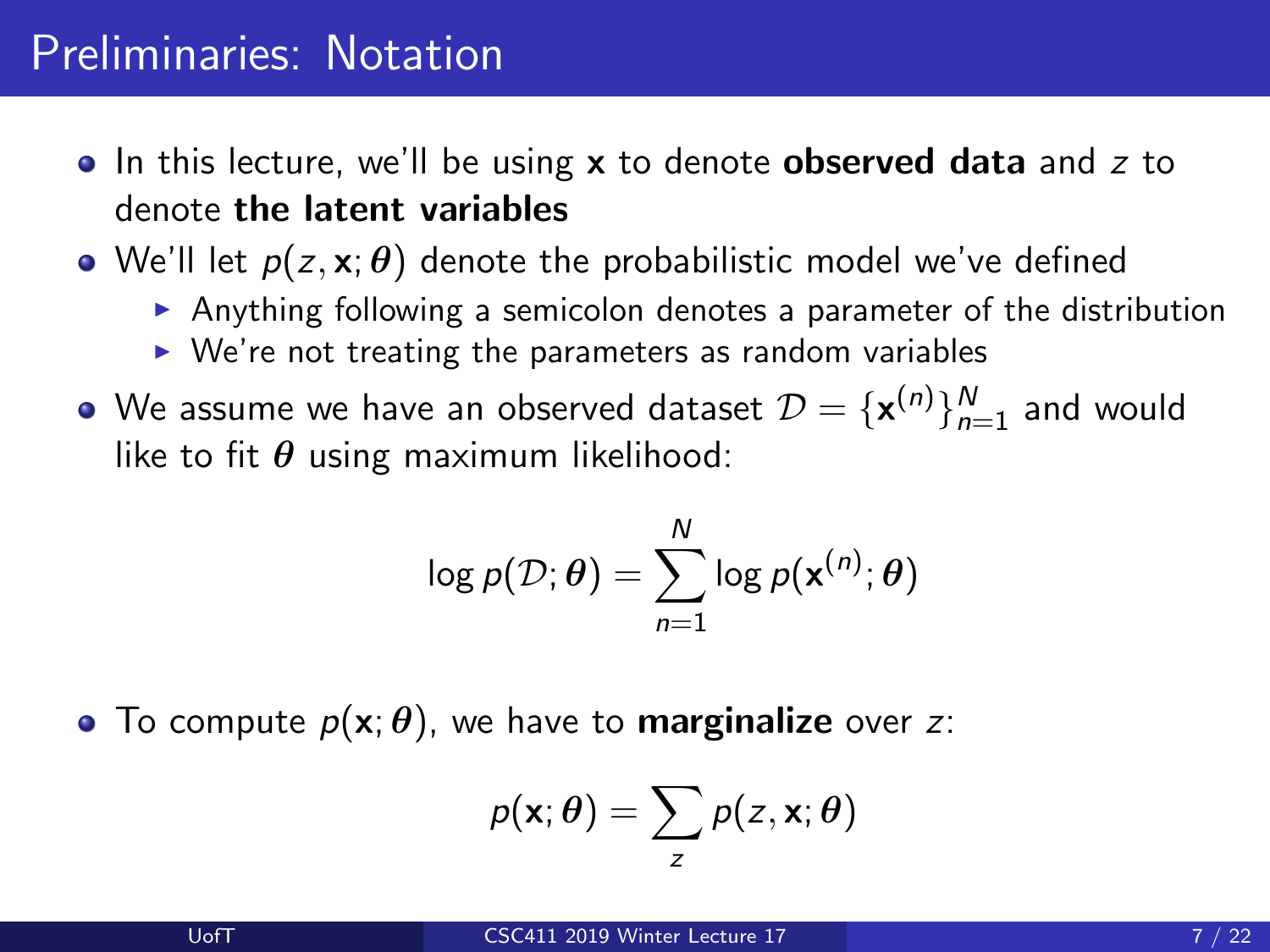

Typically no closed form solution to the maximum likelihood problem

$$
\log p(\mathcal{D}; \boldsymbol{\theta}) = \sum_{n=1}^{N} \log p(\mathbf{x}^{(n)}; \boldsymbol{\theta}) = \sum_{n=1}^{N} \log \left( \sum_{z^{(n)}} p(z^{(n)}, \mathbf{x}^{(n)}; \boldsymbol{\theta}) \right)
$$

- Key difficulty: once z is marginalized out,  $p(x; \theta)$  could be complex (e.g. a mixture distribution)
- We'd like to write an objective in terms of log  $p(z, x; \theta)$ , which should be simpler to solve
- To accomplish this, we need to move the summation outside the log
- We introduce auxilliary distributions  $q_{n}(z^{(n)})$  over each of the latent variables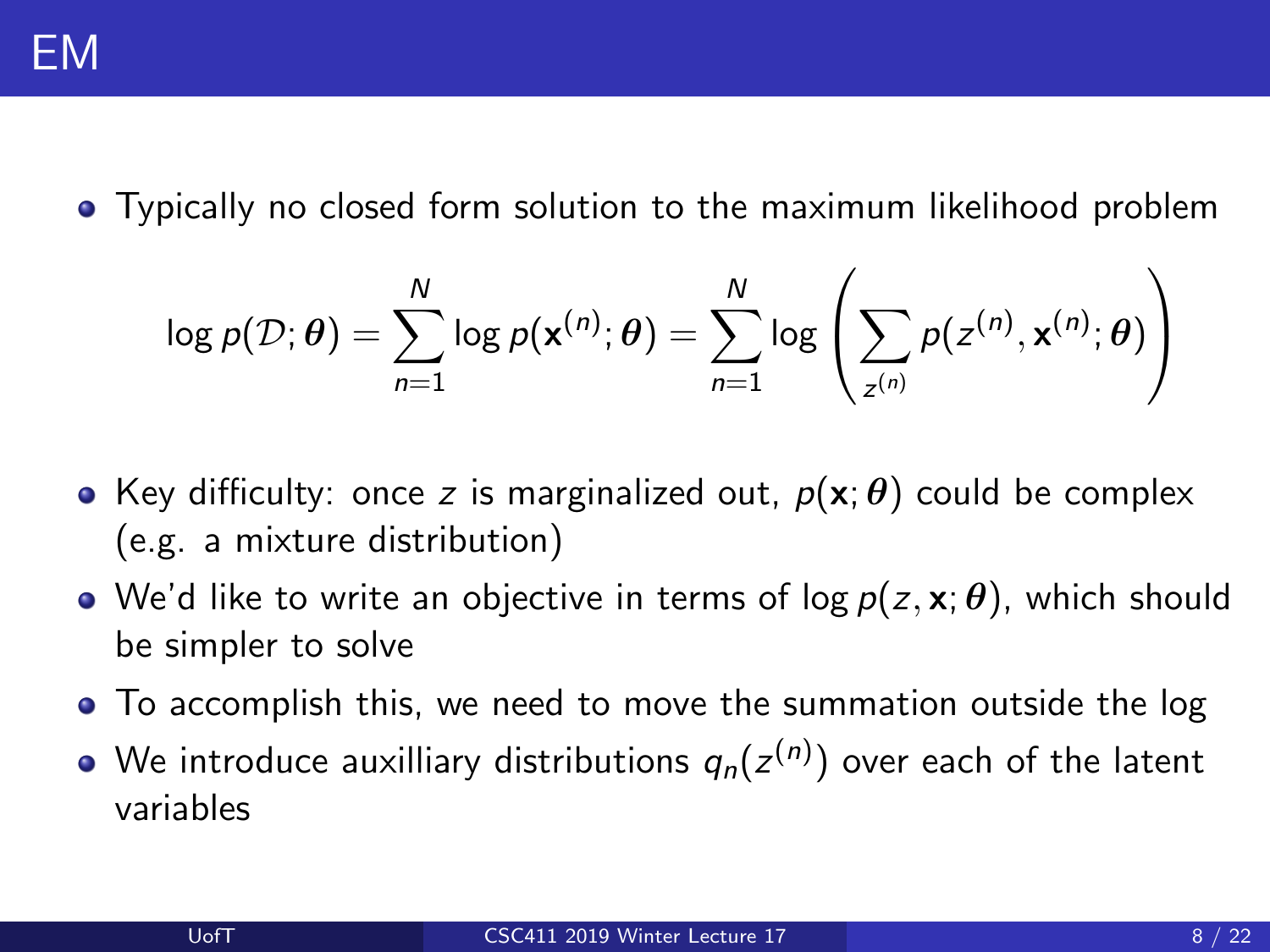$$
\sum_{n=1}^{N} \log \left( \sum_{z^{(n)}} p(z^{(n)}, \mathbf{x}^{(n)}; \theta) \right) = \sum_{n=1}^{N} \log \left( \sum_{z^{(n)}} q_n(z^{(n)}) \frac{p(z^{(n)}, \mathbf{x}^{(n)}; \theta)}{q_n(z^{(n)})} \right)
$$

$$
= \sum_{n=1}^{N} \log \left( \mathbb{E}_{q_n(z^{(n)})} \left[ \frac{p(z^{(n)}, \mathbf{x}^{(n)}; \theta)}{q_n(z^{(n)})} \right] \right)
$$

$$
\geq \sum_{n=1}^{N} \mathbb{E}_{q_n(z^{(n)})} \left[ \log \frac{p(z^{(n)}, \mathbf{x}^{(n)}; \theta)}{q_n(z^{(n)})} \right]
$$

• In the last step, we use Jensen's Inequality. Since log is concave:

$$
\log\left(\mathbb{E}_{q_n(z^{(n)})}\left[\frac{p(z^{(n)},\mathbf{x}^{(n)};\theta)}{q_n(z^{(n)})}\right]\right)\geq \mathbb{E}_{q_n(z^{(n)})}\left[\log\frac{p(z^{(n)},\mathbf{x}^{(n)};\theta)}{q_n(z^{(n)})}\right]
$$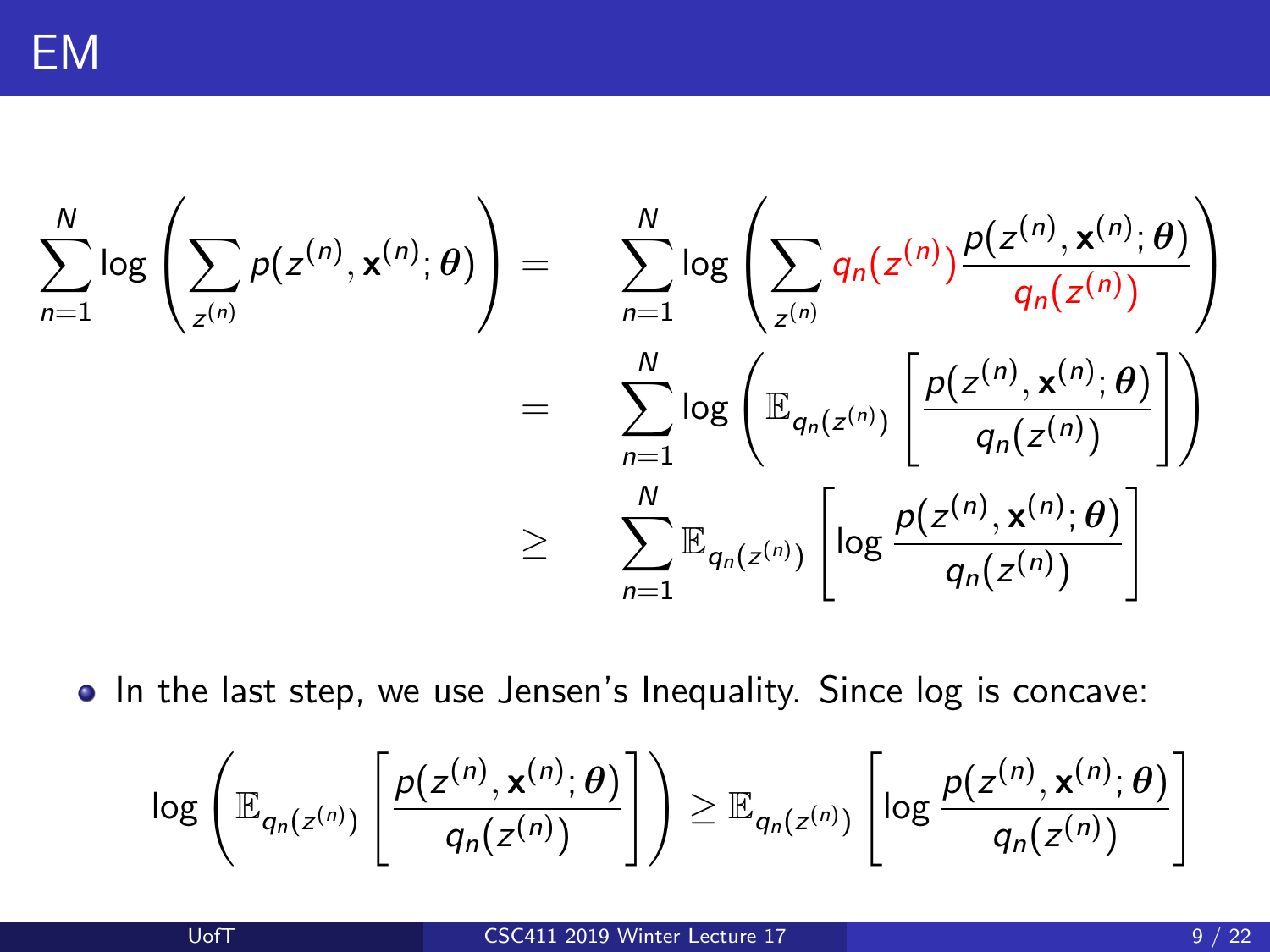$$
\sum_{n=1}^{N} \log p(\mathbf{x}^{(n)}; \theta) \ge \sum_{n=1}^{N} \mathbb{E}_{q_n(z^{(n)})} \left[ \log \frac{p(z^{(n)}, \mathbf{x}^{(n)}; \theta)}{q_n(z^{(n)})} \right]
$$

$$
\equiv \mathcal{L}(q, \theta) \text{ where } q = \{q_1, \dots, q_N\}
$$

- We expect  $\mathcal{L}(q, \theta)$  might be easier to optimize w.r.t.  $\theta$ , since it only appears in log  $p(z^{(n)},\mathbf{x}^{(n)};\boldsymbol{\theta})$ , so we'll use this as our new objective
- For any auxilliary distributions  $q_n$ , we obtain a lower bound on the log likelihood
- Which  $q_n$  should we choose? Want to make the bound as tight as possible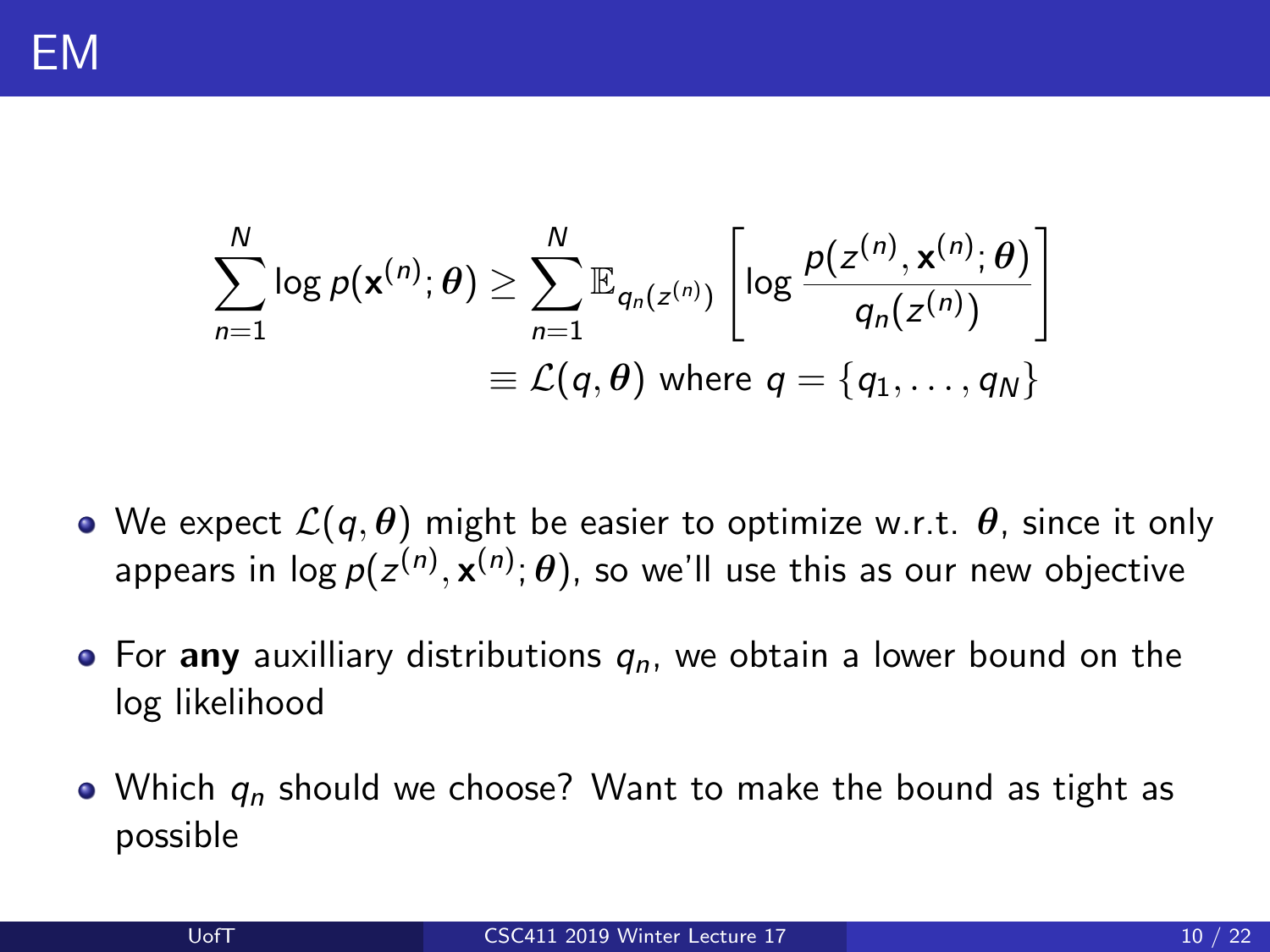

We know this bound is tight (i.e. the inequality becomes an equality) if there are constants  $c_n$  such that:

$$
\frac{p(z^{(n)},\mathbf{x}^{(n)};\boldsymbol{\theta})}{q_n(z^{(n)})} = \text{constant} \implies q_n(z^{(n)}) = c_n p(z^{(n)},\mathbf{x}^{(n)};\boldsymbol{\theta})
$$

• Using 
$$
\sum_{z^{(n)}} q_n(z^{(n)}) = 1
$$
, we have:  
\n
$$
1 = \sum_{z^{(n)}} q_n(z^{(n)}) = c_n \sum_{z^{(n)}} p(z^{(n)}, \mathbf{x}^{(n)}; \theta) = c_n p(\mathbf{x}^{(n)}; \theta)
$$
\n
$$
\implies c_n = \frac{1}{p(\mathbf{x}^{(n)}; \theta)}
$$

**o** Hence:

$$
q_n(z^{(n)}) = \frac{p(z^{(n)}, \mathbf{x}^{(n)}; \theta)}{p(\mathbf{x}^{(n)}; \theta)} = p(z^{(n)} | \mathbf{x}^{(n)}; \theta)
$$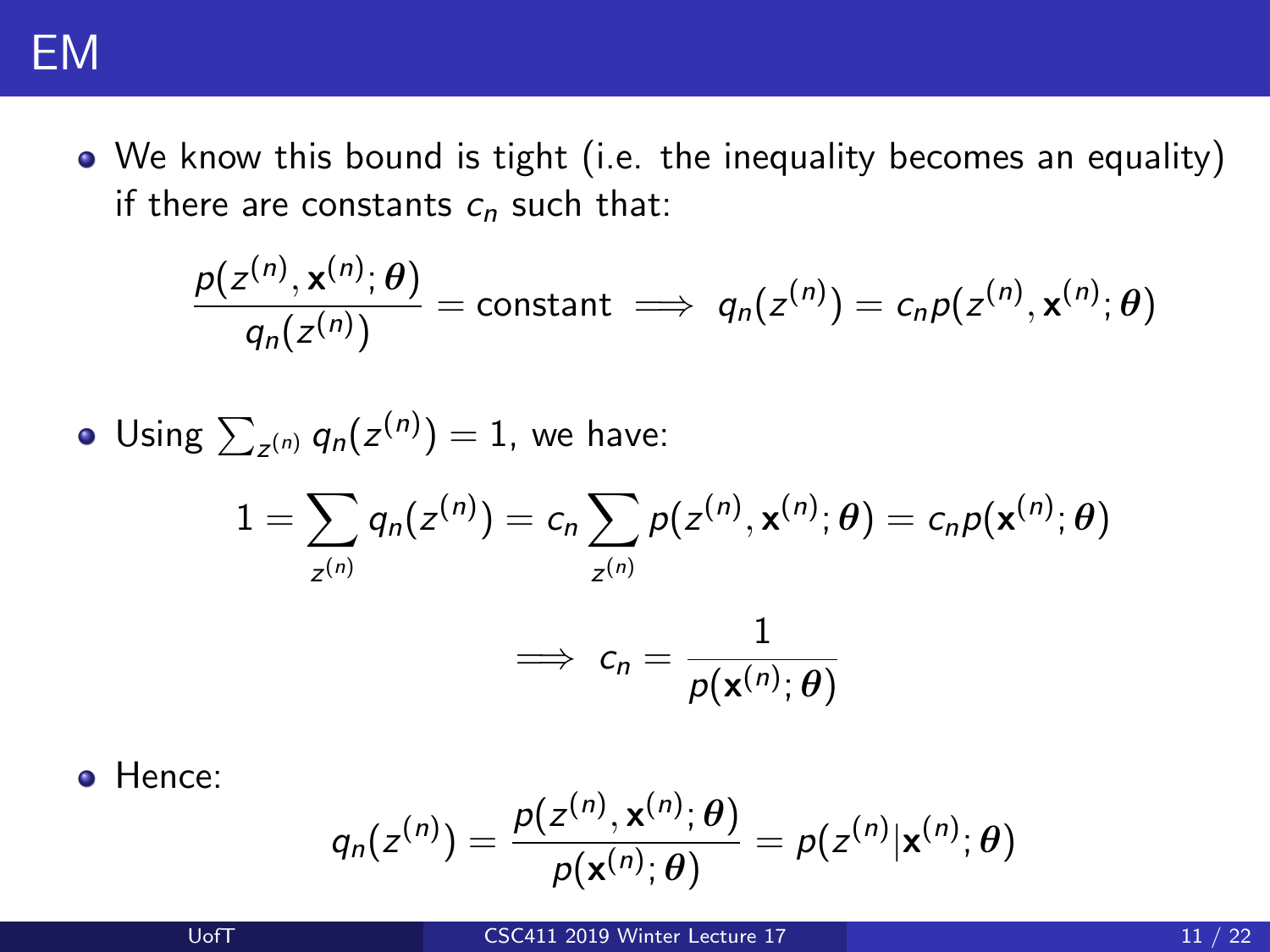For fixed  $\bm{\theta}_0$ , if we set  $q_n(z^{(n)}) = p(z^{(n)}|\mathbf{x}^{(n)};\bm{\theta}_0)$  the bound is tight:

$$
\sum_{n=1}^N \log p(\mathbf{x}^{(n)}; \theta_0) = \sum_{n=1}^N \mathbb{E}_{q_n(z^{(n)})} \left[ \log \frac{p(z^{(n)}, \mathbf{x}^{(n)}; \theta_0)}{q_n(z^{(n)})} \right]
$$

Written another way:

$$
\log p(\mathcal{D}; \theta_0) = \mathcal{L}(q; \theta_0) \text{ if } \forall n, q_n(z^{(n)}) = p(z^{(n)}|\mathbf{x}^{(n)}; \theta_0)
$$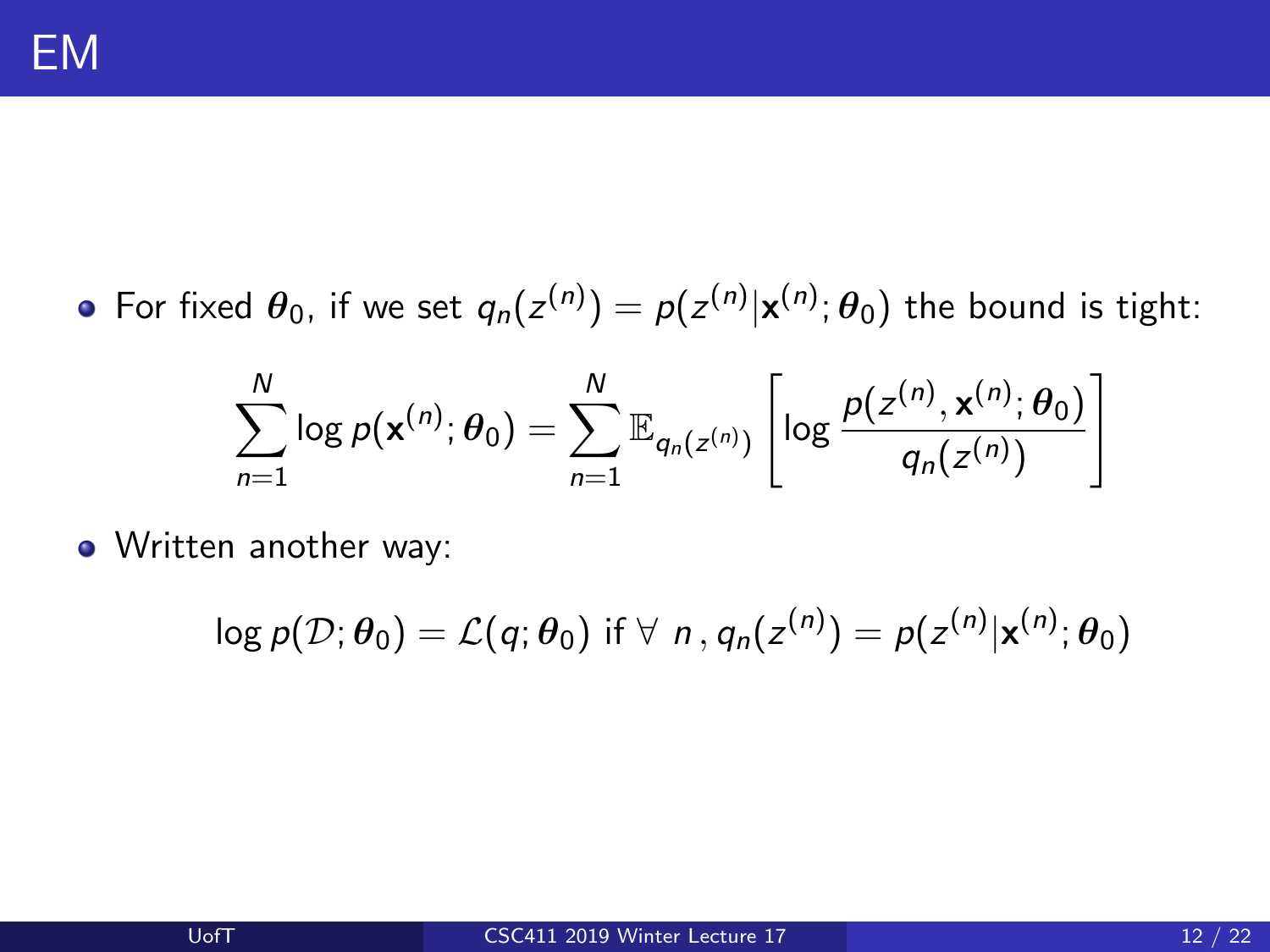

- The EM algorithm alternates between making the bound tight at the current parameter values and then optimizing the lower bound
- If the current parameter value is  $\boldsymbol{\theta}^{\text{old}}$ :
	- ► E-step: For all *n*, set  $q_n(z^{(n)}) = p(z^{(n)}|\mathbf{x}^{(n)};\boldsymbol{\theta}^{\text{old}})$  and form the lower bound  $\mathcal{L}(q;\theta)$

Remember:  $\log p(\mathcal{D}; \theta^{\text{old}}) = \mathcal{L}(q; \theta^{\text{old}})$  after this step

 $\triangleright$  **M-step**: Optimize the lower bound:

θ

$$
\begin{aligned}\n\mathsf{new} &= \underset{\boldsymbol{\theta}}{\operatorname{argmax}} \ \mathcal{L}(\boldsymbol{q}, \boldsymbol{\theta}) \\
&= \underset{\boldsymbol{\theta}}{\operatorname{argmax}} \ \sum_{n=1}^{N} \mathbb{E}_{q_n(z^{(n)})} \left[ \log \frac{p(z^{(n)}, \mathbf{x}^{(n)}; \boldsymbol{\theta})}{q_n(z^{(n)})} \right]\n\end{aligned}
$$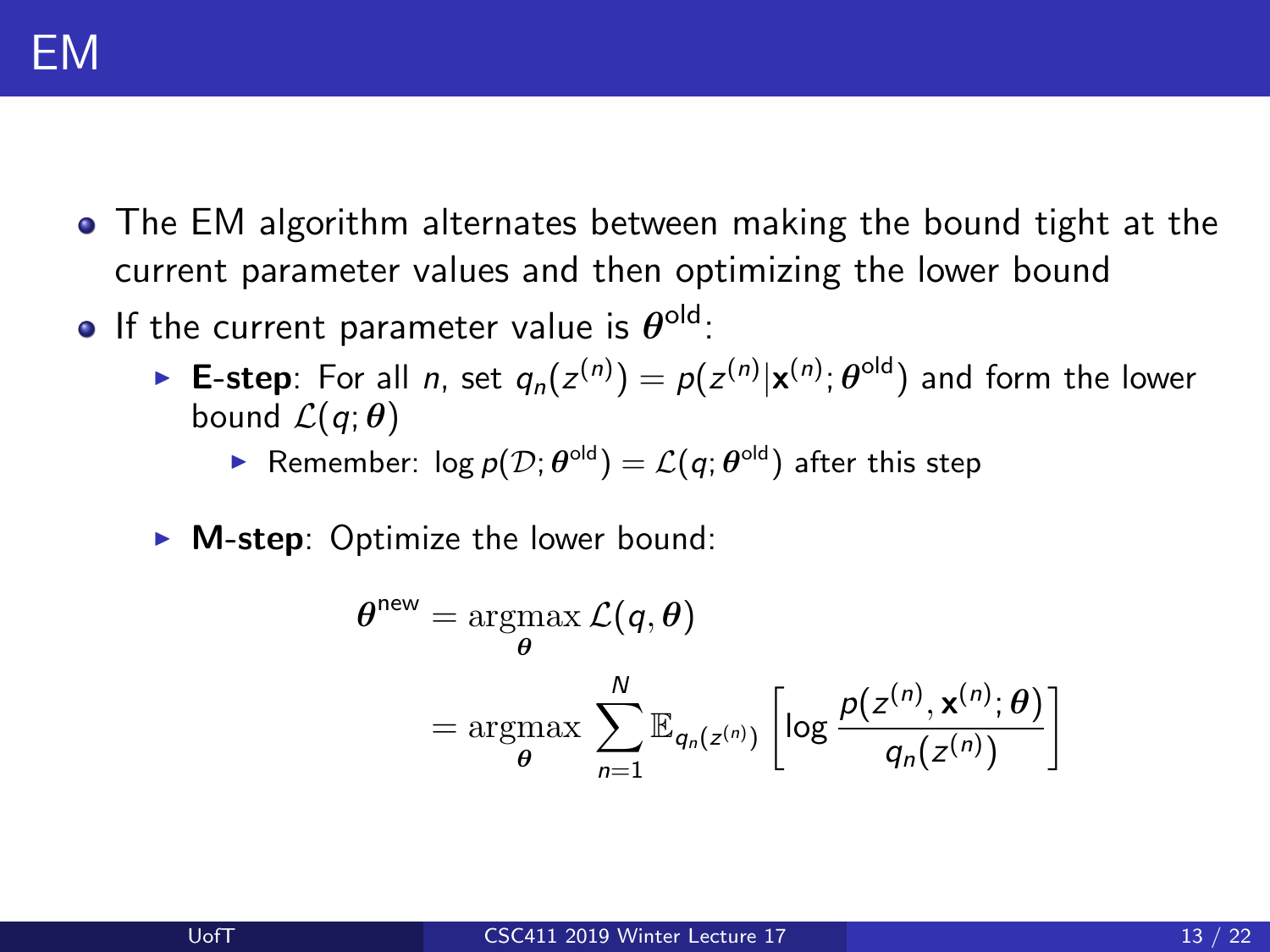# M-Step

• M-step: Optimize the lower bound:

$$
\sum_{n=1}^{N} \mathbb{E}_{q_n(z^{(n)})} \left[ \log \frac{p(z^{(n)}, \mathbf{x}^{(n)}; \theta)}{q_n(z^{(n)})} \right] = \sum_{n=1}^{N} \mathbb{E}_{q_n(z^{(n)})} \left[ \log p(z^{(n)}, \mathbf{x}^{(n)}; \theta) \right] - \underbrace{\mathbb{E}_{q_n(z^{(n)})} \left[ \log q_n(z^{(n)}) \right]}_{\text{constant w.r.t. } \theta}
$$

• Substitute in 
$$
q_n(z^{(n)}) = p(z^{(n)}|\mathbf{x}^{(n)};\theta^{\text{old}})
$$
:

$$
\boldsymbol{\theta}^{\text{new}} = \operatorname*{argmax}_{\boldsymbol{\theta}} \, \sum_{n=1}^{N} \mathbb{E}_{p(z^{(n)}|\mathbf{x}^{(n)};\boldsymbol{\theta}^{\text{old}})} \left[ \log p(z^{(n)}, \mathbf{x}^{(n)}; \boldsymbol{\theta}) \right]
$$

• This is the expected complete data log-likelihood.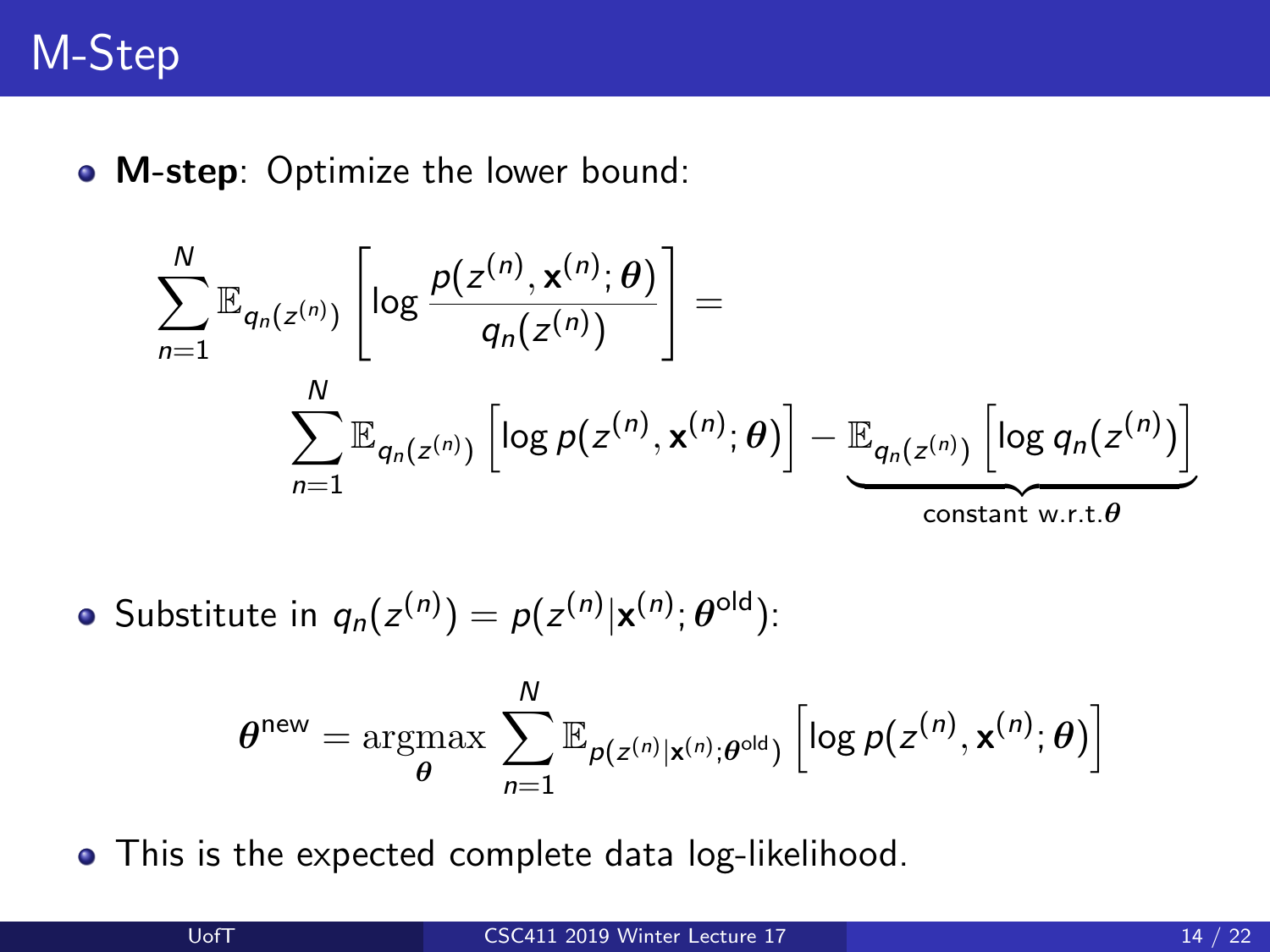- **E**-step: For all *n*, set  $q_n(z^{(n)}) = p(z^{(n)}|\mathbf{x}^{(n)};\boldsymbol{\theta}^{\text{old}})$  and form the lower bound  $\mathcal{L}(q;\theta)$
- M-step: Optimize the lower bound:

$$
\theta^{\text{new}} = \underset{\theta}{\operatorname{argmax}} \mathcal{L}(q, \theta)
$$

$$
= \underset{\theta}{\operatorname{argmax}} \sum_{n=1}^{N} \mathbb{E}_{p(z^{(n)}|\mathbf{x}^{(n)};\theta^{\text{old}})} \left[ \log p(z^{(n)}, \mathbf{x}^{(n)}; \theta) \right]
$$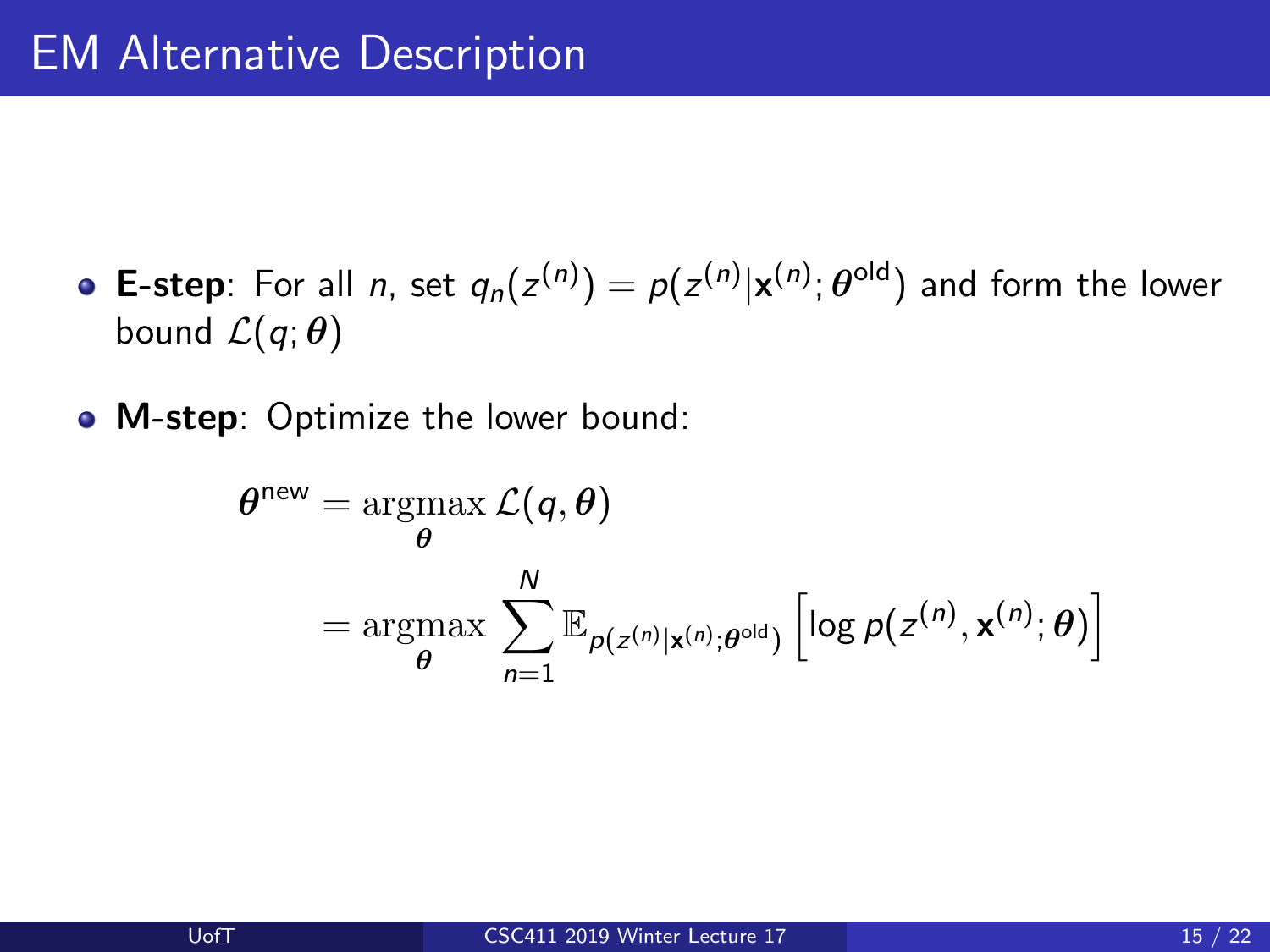- We can deduce that an iteration of EM will improve the log-likelihood by using the fact that the bound is tight at  $\theta^{\text{old}}$  after the E-step
- Let  $q$  denote the  $q_n$ 's after the E-step i.e.  $q_n(z^{(n)}) = \rho(z^{(n)} | \mathbf{x}^{(n)}; \boldsymbol{\theta}^{\text{old}})$

$$
\log p(\mathcal{D}; \theta^{\text{new}}) \ge \mathcal{L}(q, \theta^{\text{new}}) \qquad \text{since } \log p(\mathcal{D}; \theta) \ge \mathcal{L}(q, \theta) \text{ always}
$$

$$
\ge \mathcal{L}(q, \theta^{\text{old}}) \qquad \text{since } \theta^{\text{new}} = \underset{\theta}{\text{argmax }} \mathcal{L}(q, \theta)
$$

$$
= \log p(\mathcal{D}; \theta^{\text{old}}) \qquad \text{since } \log p(\mathcal{D}; \theta^{\text{old}}) = \mathcal{L}(q; \theta^{\text{old}})
$$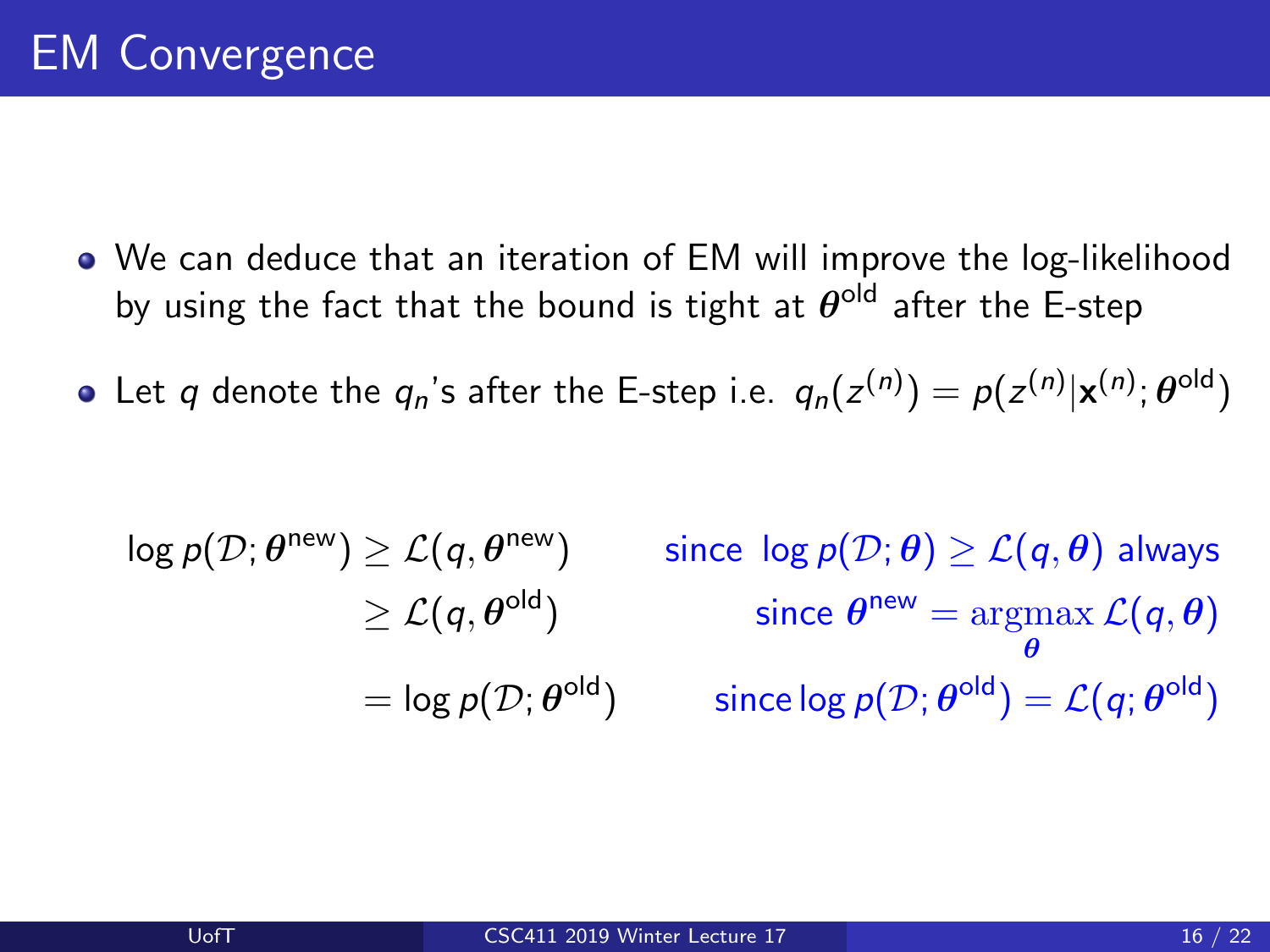# EM Visualization



The EM algorithm involves alternately computing a lower bound on the log likelihood for the current parameter values and then maximizing this bound to obtain the new parameter values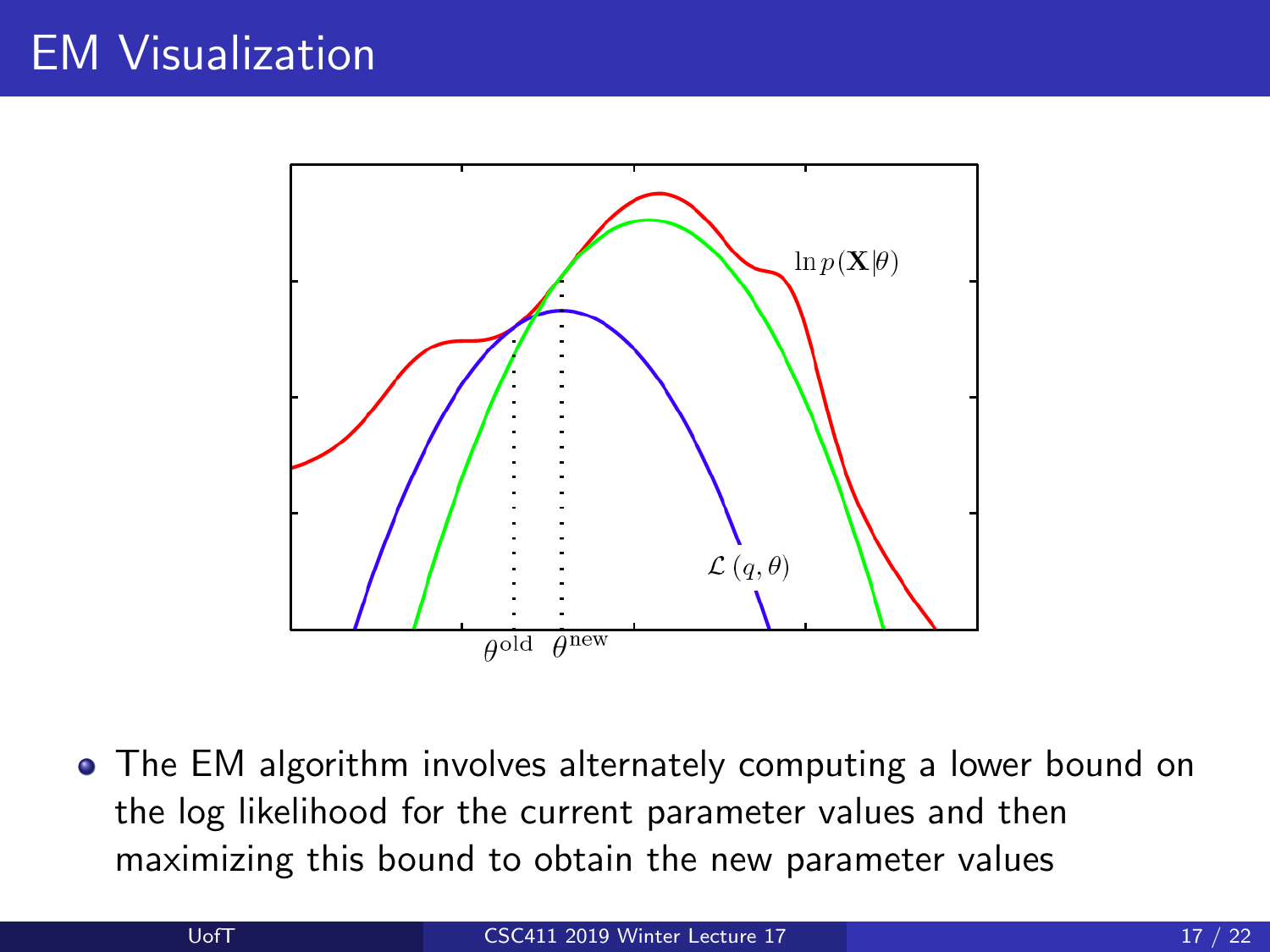Let's revisit the mixture of Gaussians example from last lecture and derive the updates using our general EM algorithm

• Recall our model was:

$$
p(z = k; \theta) = \pi_k
$$

$$
p(\mathbf{x}|z = k; \theta) = \mathcal{N}(\mathbf{x}; \mu_k, \Sigma_k)
$$

In this scenario, we have  $\boldsymbol{\theta} = \{\mu_k, \pi_k, \Sigma_k\}_{k=1}^K$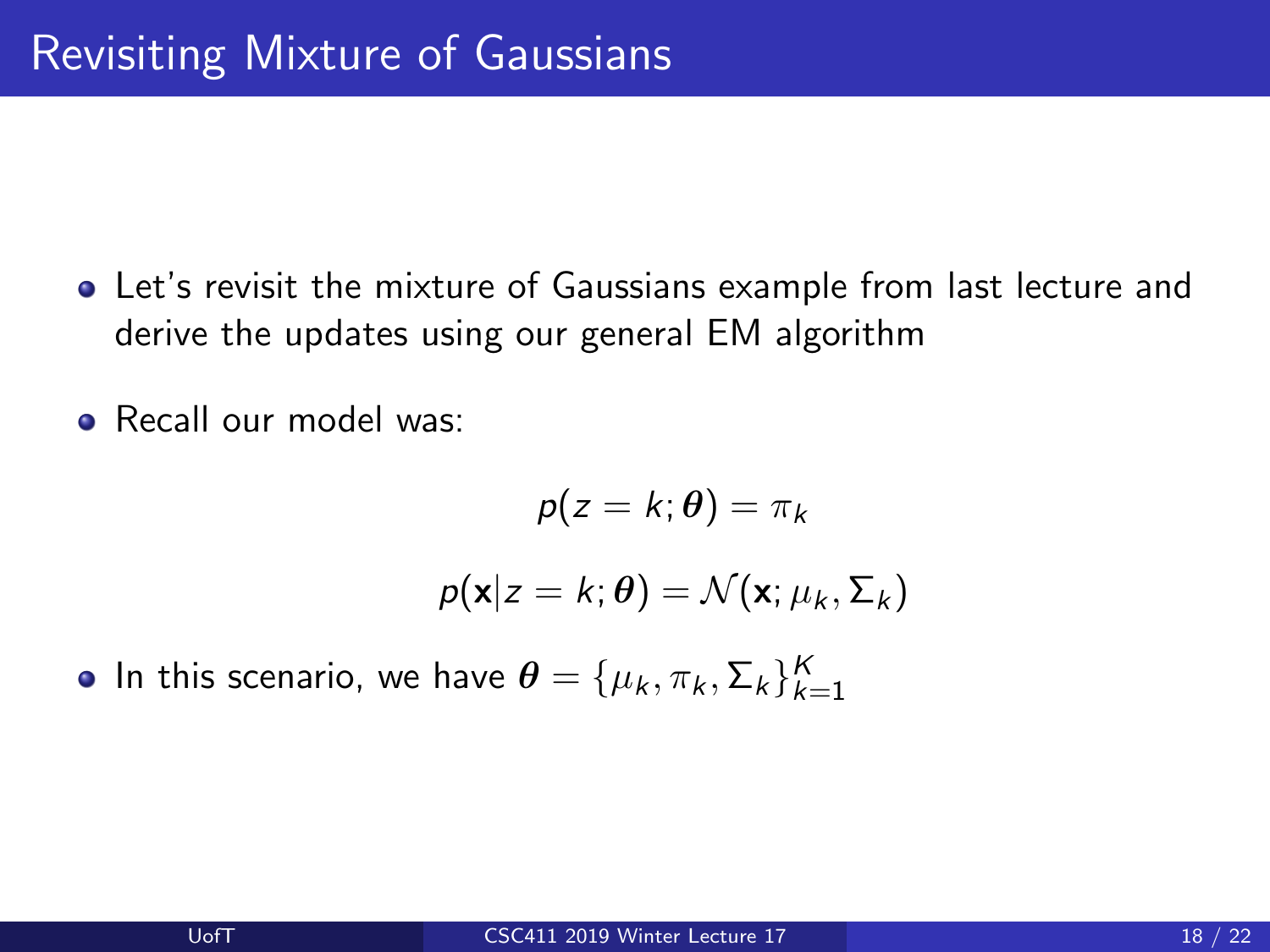- Let the current parameters be  $\boldsymbol{\theta}^{\text{old}}=\{\mu_k^{\text{old}},\pi_k^{\text{old}},\Sigma_k^{\text{old}}\}_{k=1}^K$
- **E-step**: For all *n*, set  $q_n(z^{(n)}) = p(z^{(n)}|\mathbf{x}^{(n)};\boldsymbol{\theta}^{\text{old}})$

$$
r_k^{(n)} := q_n(z^{(n)} = k) = p(z^{(n)} = k | \mathbf{x}^{(n)}; \boldsymbol{\theta}^{\text{old}}) = \frac{\pi_k^{\text{old}} \mathcal{N}(\mathbf{x}^{(n)} | \mu_k^{\text{old}}, \boldsymbol{\Sigma}_k^{\text{old}})}{\sum_{j=1}^K \pi_j^{\text{old}} \mathcal{N}(\mathbf{x}^{(n)} | \mu_j^{\text{old}}, \boldsymbol{\Sigma}_j^{\text{old}})}
$$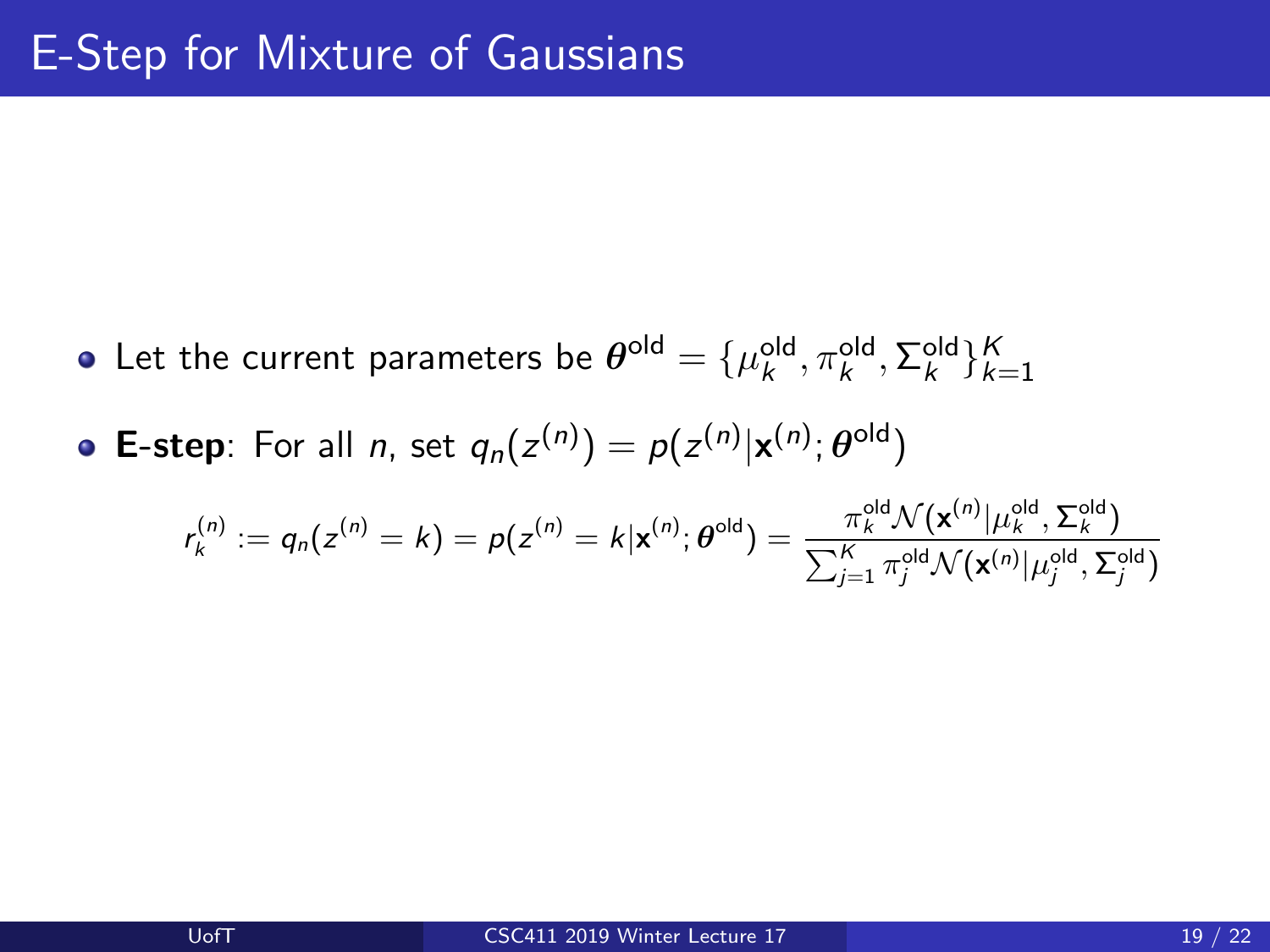# M-Step for Mixture of Gaussians

#### M-step:

$$
\boldsymbol{\theta}^{\text{new}} = \operatorname*{argmax}_{\boldsymbol{\theta}} \sum_{n=1}^{N} \mathbb{E}_{q_n(z^{(n)})} \left[ \log p(z^{(n)}, \mathbf{x}^{(n)}; \boldsymbol{\theta}) \right]
$$

**•** Substitute in:

$$
\log p(z^{(n)}, \mathbf{x}^{(n)}; \theta) = \sum_{k=1}^{K} \mathbb{I}[z^{(n)} = k] \left(\log \pi_k + \log \mathcal{N}(\mathbf{x}^{(n)}; \mu_k, \Sigma_k)\right)
$$
  
 
$$
q_n(z^{(n)}) = p(z^{(n)}|\mathbf{x}^{(n)}; \theta^{\text{old}}):
$$

$$
\theta^{\text{new}} = \underset{\theta}{\operatorname{argmax}} \sum_{n=1}^{N} \mathbb{E}_{q_n(z^{(n)})} \left[ \sum_{k=1}^{K} \mathbb{I}[z^{(n)} = k] \left( \log \pi_k + \log \mathcal{N}(\mathbf{x}^{(n)}; \mu_k, \Sigma_k) \right) \right]
$$

$$
= \underset{\theta}{\operatorname{argmax}} \sum_{n=1}^{N} \sum_{k=1}^{K} r_k^{(n)} \left( \log \pi_k + \log \mathcal{N}(\mathbf{x}^{(n)}; \mu_k, \Sigma_k) \right)
$$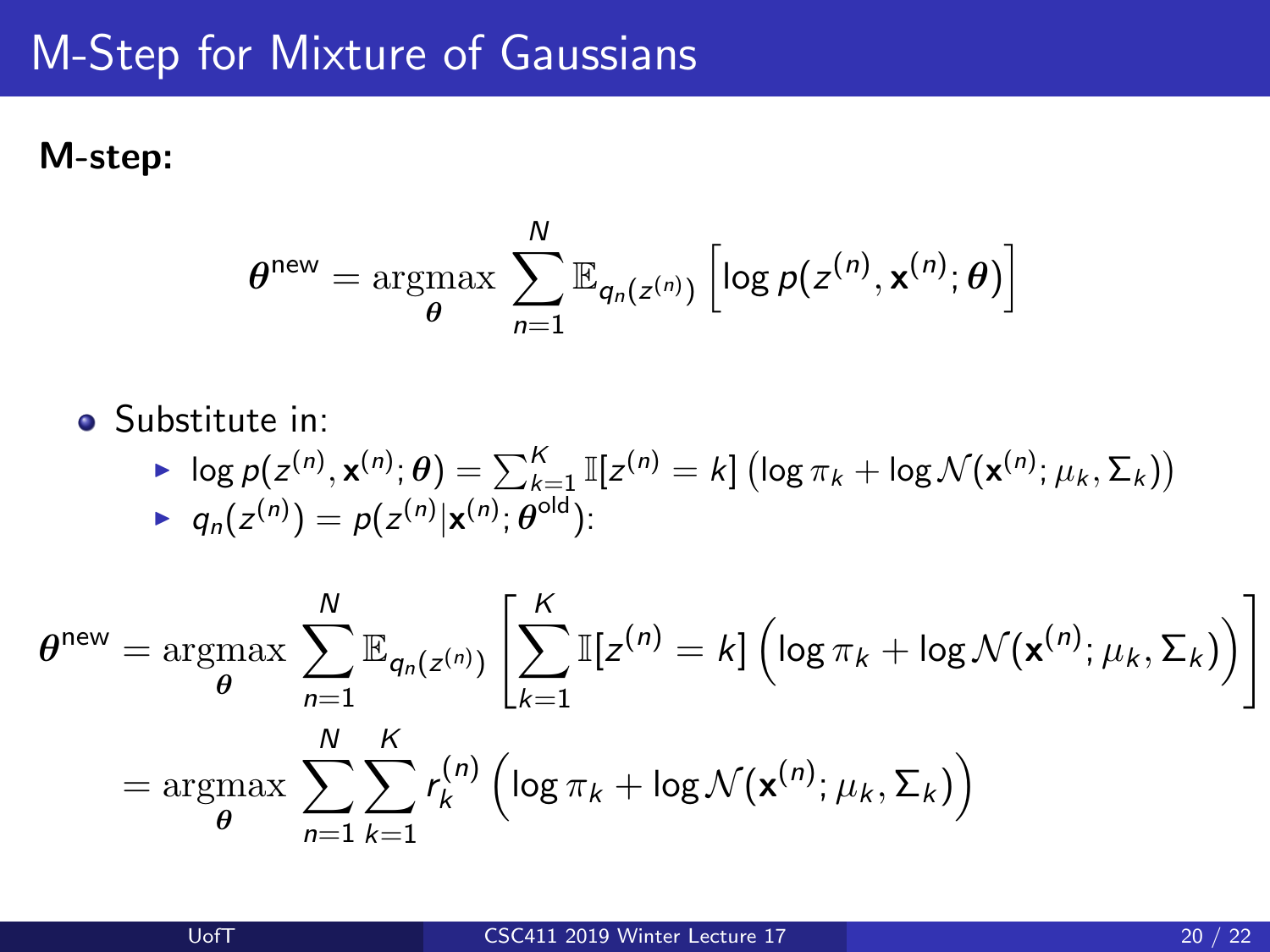#### M-Step for Mixture of Gaussians

$$
\theta^{\text{new}} = \operatorname*{argmax}_{\theta} \sum_{n=1}^{N} \sum_{k=1}^{K} r_k^{(n)} \left( \log \pi_k + \mathcal{N}(\mathbf{x}^{(n)}; \mu_k, \Sigma_k) \right)
$$

Taking derivatives and setting to zero, we get the updates from last lecture:

$$
\mu_k = \frac{1}{N_k} \sum_{n=1}^N r_k^{(n)} \mathbf{x}^{(n)}
$$
  
\n
$$
\Sigma_k = \frac{1}{N_k} \sum_{n=1}^N r_k^{(n)} (\mathbf{x}^{(n)} - \mu_k) (\mathbf{x}^{(n)} - \mu_k)^T
$$
  
\n
$$
\pi_k = \frac{N_k}{N} \text{ with } N_k = \sum_{n=1}^N r_k^{(n)}
$$